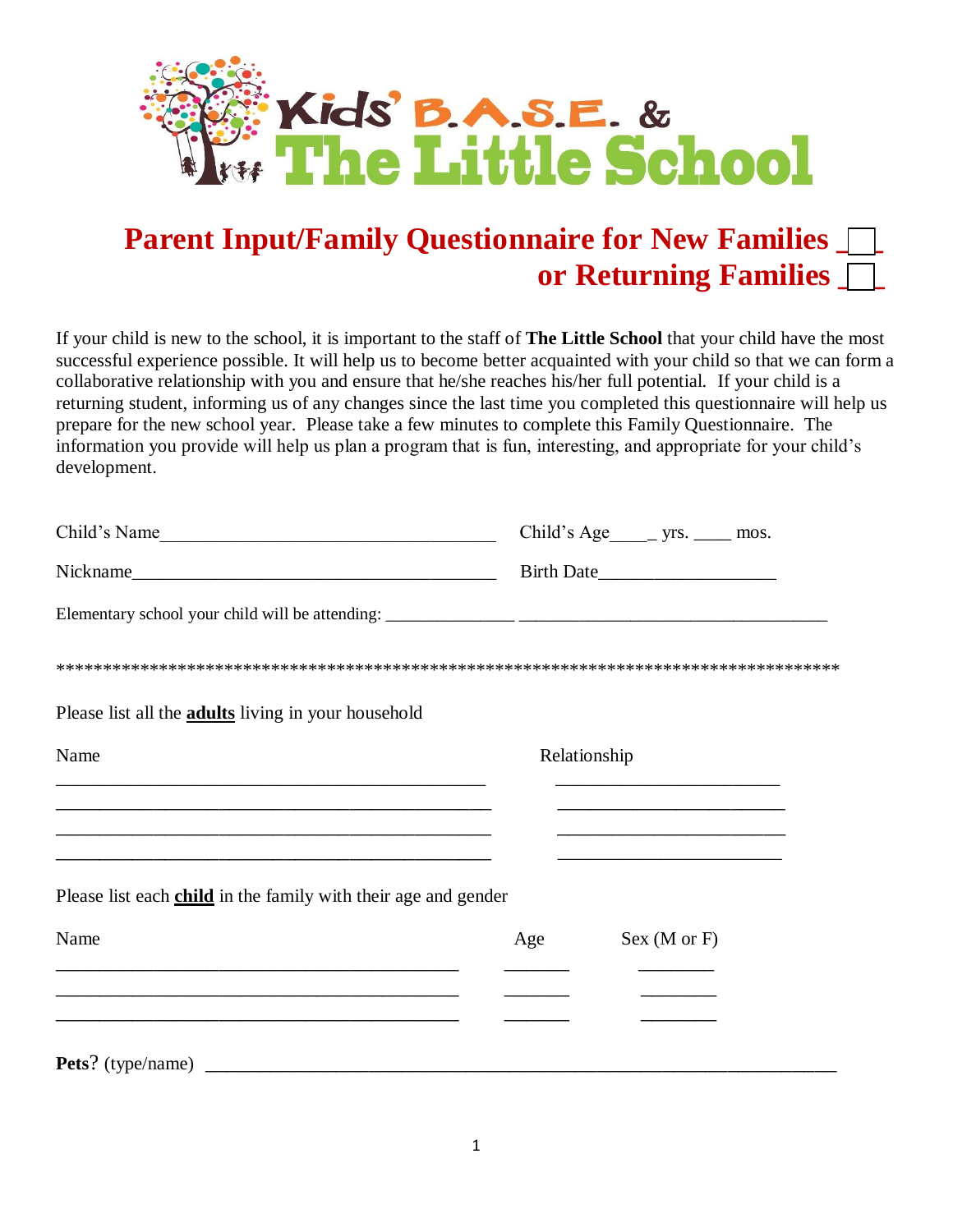Activities - What are some special activities your family participates in daily, weekly, monthly, seasonally, annually, etc. (book clubs, charities, apple picking, soccer, swimming, etc...) ?

**Languages** - What language or languages are spoken in your home?

**Celebrations** - What are some special days and/or reasons your family celebrates?

What are some of the things your child likes to do? (Favorite games, toys, activities, etc.)

How would you describe your child's **personality**?

How does your child react to frustration?

How would you describe your child's energy level?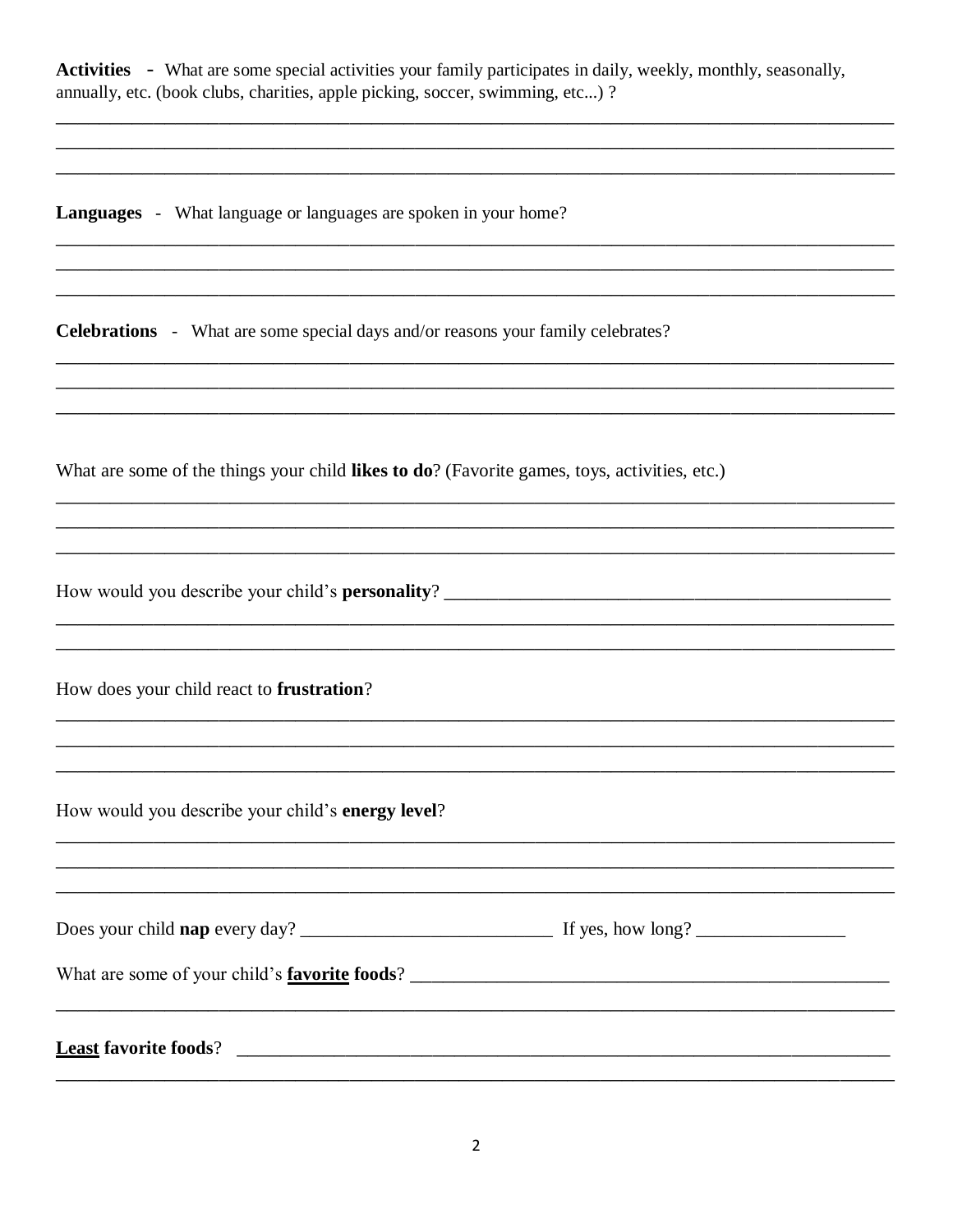| Were these food allergies confirmed by a physician?<br>Yes<br>No                                                                                                       |
|------------------------------------------------------------------------------------------------------------------------------------------------------------------------|
|                                                                                                                                                                        |
|                                                                                                                                                                        |
| Please list any chronic conditions for which your child takes medication regularly:                                                                                    |
|                                                                                                                                                                        |
|                                                                                                                                                                        |
| What methods do you use at home to <b>motivate</b> your child to follow rules and meet expectations?                                                                   |
| Please describe any <b>developmental issues or concerns</b> regarding your child:<br>,我们也不能在这里的时候,我们也不能在这里的时候,我们也不能会在这里的时候,我们也不能会在这里的时候,我们也不能会在这里的时候,我们也不能会在这里的时候,我们也不 |
| Does your child currently have an IFSP or IEP? __________________________________                                                                                      |
| Please list any special services (i.e., physical therapy, occupational therapy, speech therapy, special instruction)<br>your child is/will be receiving:               |
| When are they provided?                                                                                                                                                |
|                                                                                                                                                                        |
|                                                                                                                                                                        |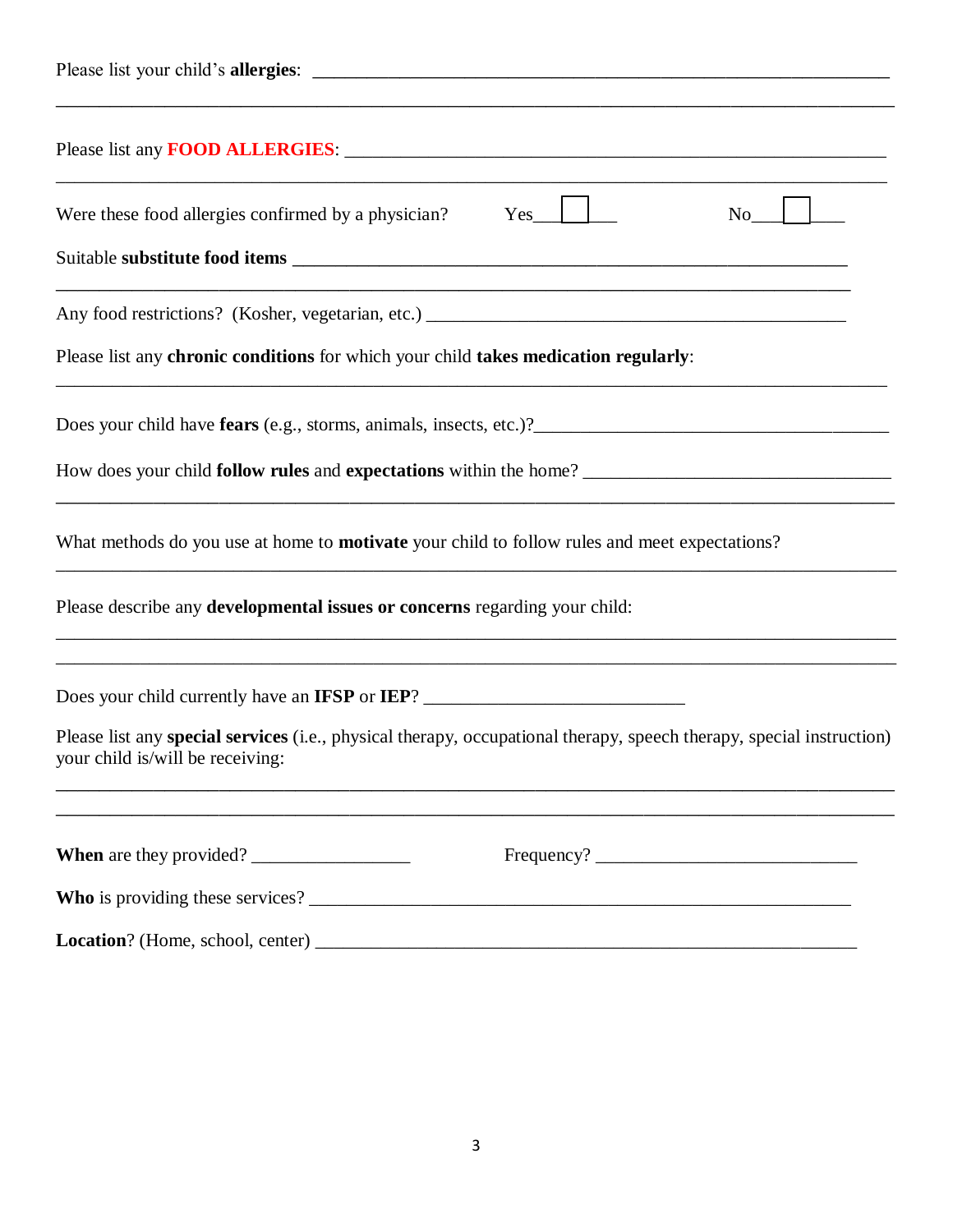| <u> 1990 - Johann Stoff, deutscher Stoff, der Stoff, der Stoff, der Stoff, der Stoff, der Stoff, der Stoff, der S</u><br>In what areas do you want to see your child's full potential more developed? _________________________________ |
|-----------------------------------------------------------------------------------------------------------------------------------------------------------------------------------------------------------------------------------------|
|                                                                                                                                                                                                                                         |
| What are you hoping to have your child gain from this preschool experience? ________________________                                                                                                                                    |
| ,我们也不能在这里,我们也不能会在这里,我们也不能会不能会不能会不能会不能会不能会不能会。""我们的人,我们也不能会不能会不能会不能会不能会不能会不能会不能会不                                                                                                                                                        |